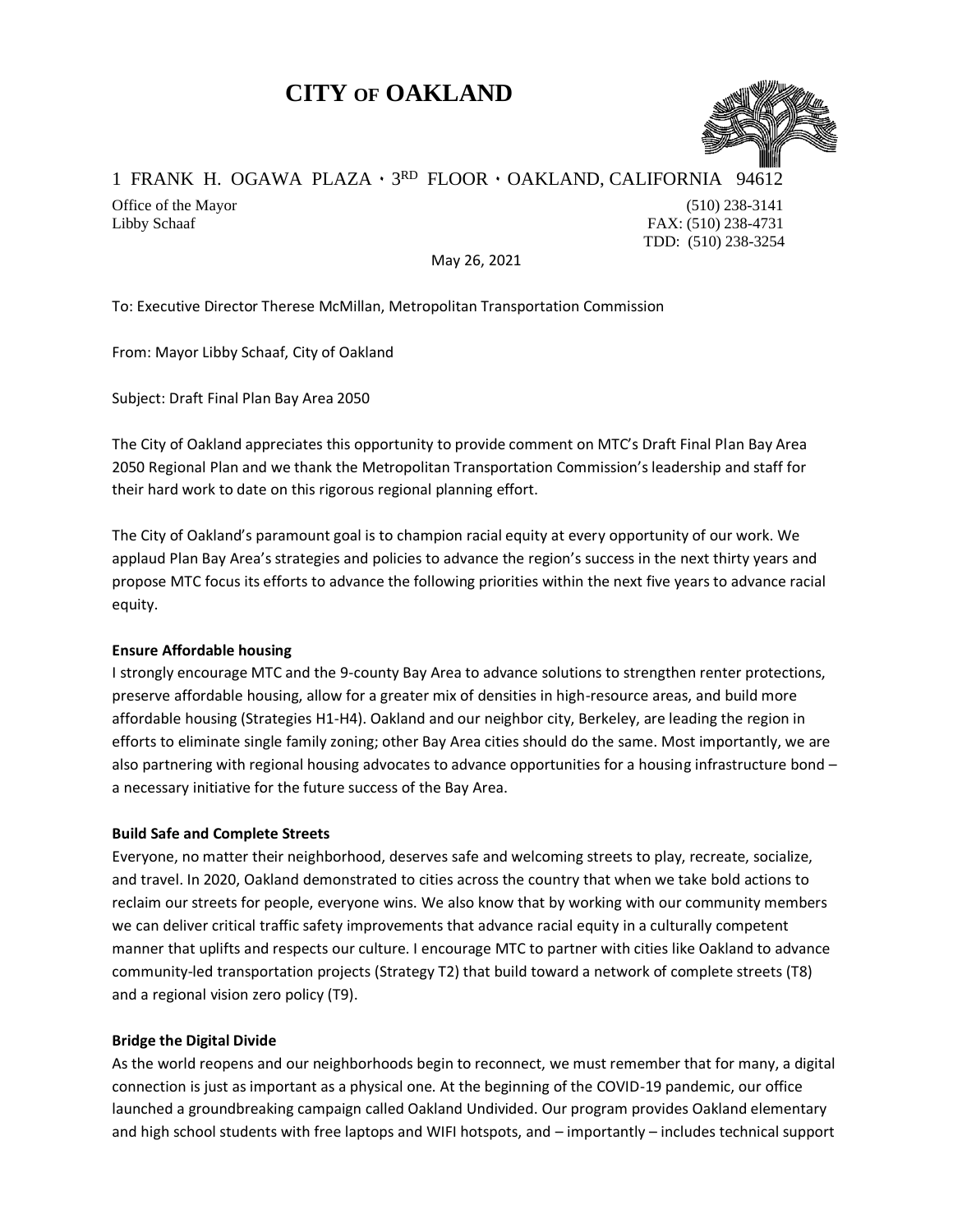and training for families. I recommend MTC advance efforts to bridge the digital divide to reduce vehicle miles traveled and greenhouse gas emissions and focus those efforts to advance racial equity and increase access to digital resources (Strategy EC3).

As MTC staff continue to refine and finalize the Plan Bay Area 2050 Regional Plan, please consider Oakland's priorities for advancing racial equity. Finally, I welcome MTC to meet with Oakland project managers on the attached subjects to learn more about our best practices and share in our success. Sincerely,

ibby Sel

Libby Schaaf Mayor